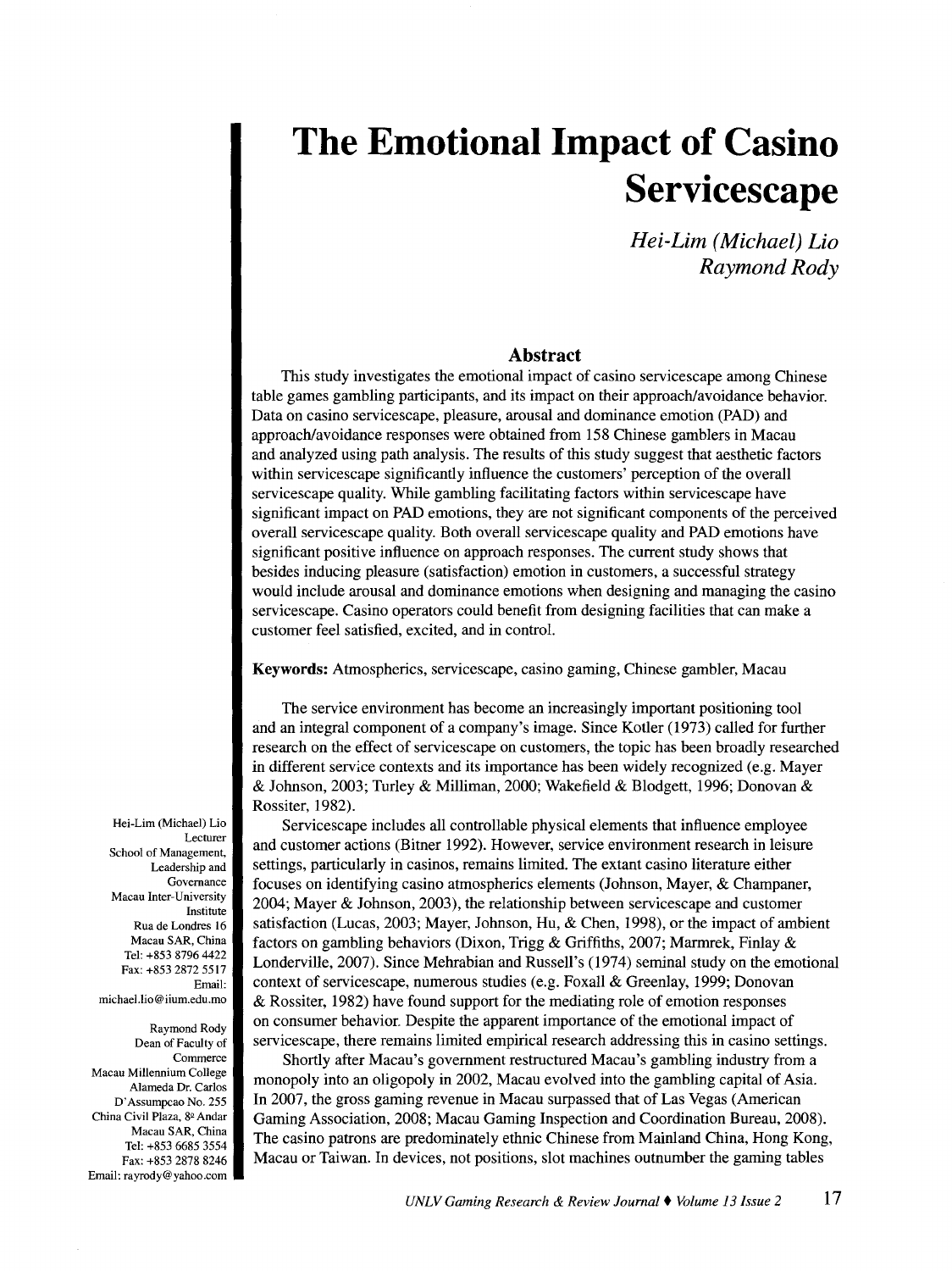3 to 1, but revenue from slot machines accounted for only 4.3% of the overall gaming revenue and 12.8% of the mass-market gaming revenue in 2007; Chinese gambling participants clearly show a preference for table games over slot machines (Macau Gaming Inspection and Coordination Bureau, 2008; Lam, 2005). The extant casino servicescape literature has focused on slot players in a Western context (Johnson, Mayer, & Champaner, 2004; Lucas, 2003; Mayer & Johnson, 2003; Friedman, 2000; Mayer et al, 1998; Wakefield & Blodgett, 1996). The current study seeks to address the gap in the literature discussed above by investigating the emotional impact of casino servicescape among Chinese table games gambling participants, and its impact on their approach/ avoidance behavior.

## **Literature Review**

Mehrabian and Russell (1974) proposed a theoretical model in which the service environment stimulates the customer's emotions and thereby influences the behavioral intentions. The model posits that the emotional context of the servicescape can be captured by measuring the emotions of pleasure, arousal and dominance (PAD). In the PAD model, customer pleasure stems from happiness and/or satisfaction; arousal is derived from excitement based on environmental stimuli, and dominance the product of environmental control. In the casino context, this is related to whether the customer feels they can win by 'beating the house'. Dominance emotion has been found not to have a significance impact on customer behavior (Donovan & Rossiter, 1982). However, Chinese gamblers generally prefer table games over slot machines due to the player's increased sense of control (Lam, 2005); therefore dominance emotion might be critical in the casino context in Macau.

Since the introduction of the concept of atmospherics, a considerable amount of research has been conducted to investigate the customer's responses to servicescape. Kotler (1973) describes atmospherics as an environment consciously designed to induce emotional effects which will influence the customer's purchase behavior. Bitner (1992, p.65) defines servicescape as "all of the objective physical factors that can be controlled by the firm to enhance (or constrain) employee and customer actions".

Servicescape elements are an integral part of the service encounter because they provide customer cues for evaluating service delivery (Baker, 1987; Bitner, 1992). Kotler (1973) argues that since each market or service context is made of different customers with different needs and preferences, there is no one set of servicescape components for all industries. He

further contends that the servicescape components for each market are determined by the target customer's needs, desirable emotional reactions, and alternatives based on competitive offerings. Kotler (1973) states that atmospherics is described in sensory terms which include visual, aural, olfactory and tactile. Subsequent studies have advanced the understanding of servicescape components. For examples, Westbrook (1981) stated the servicescape is composed of layout, spaciousness, organization, cleanliness and attractiveness; Booms and Bitner's (1982) study supports the use of architecture, lighting, temperature, furnishings, layout and color; Bitner (1992) recommends the topology of ambient conditions, spatial layout and functionality, and signs, symbols and artifacts; Johnson et al. (2004) used the components of theme & décor, floor layout, ceiling height, employee uniforms and noise level.

A limitation of the above component classifications is that they do not integrate social elements within the service environment. Baker (1987) proposes the categorization of the application of ambient factors, design factors and social factors. Social factors consist of number, appearance and behavior of the people in the environment. Tombs and McColl-Kennedy (2003) argue that customers respond to other customers' displayed

*Servicescape is composed of layout, spaciousness, organization, cleanliness and attractiveness.*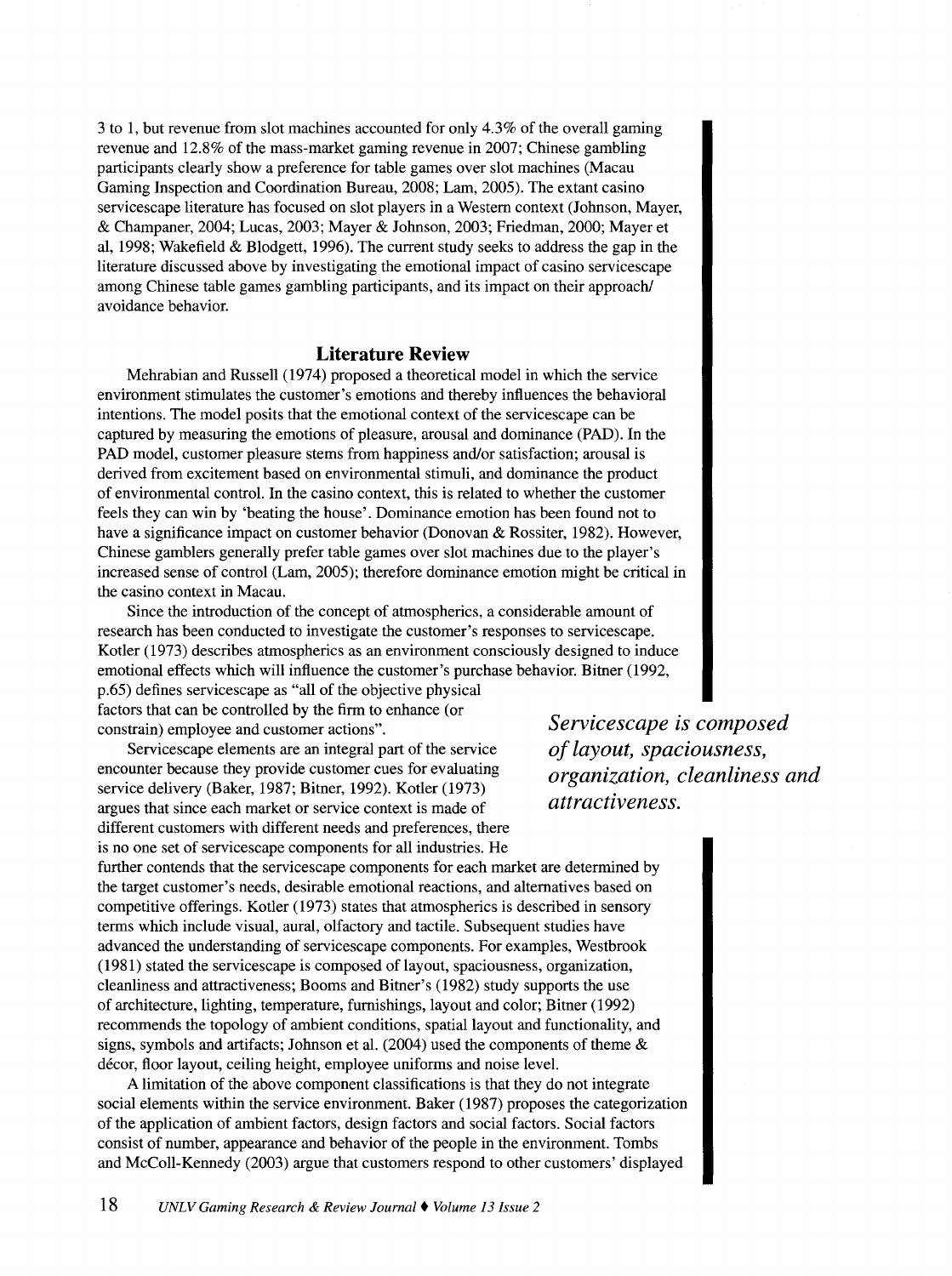emotions in the social servicescape. In this study, servicescape refers to the categorization of factors proposed by Baker (1997). This definition encompasses the ambient conditions, design, physical artifacts and the participants within the casino service environment; but excludes the service operations that take place.

Baker (1987) further argued that design factors can be classified as either aesthetic or functional. In general, aesthetic factors refer to the elements which customers use to evaluate the service environment, while functional factors facilitate the customer's behaviors. In the boarder perspective of organizing the servicescape components, the aesthetic and function classification is particularly relevant for the current study because gamblers participate in casino gambling for pleasure and excitement (Titz et al., 2001); thus, it is important to separate the components that directly facilitate the gambling behaviors and those which only influence the customers' evaluation of the service environment.

Aesthetic factors are the servicescape components which would influence the customers' perception of the overall servicescape quality. In the casino context, Lucas (2003) found that ambient factors, layout navigation, seating comfort, interior décor and cleanliness are significant in influencing satisfaction with servicescape. Similarly, Johnson et al. (2004) found that theme (related to interior décor), employee uniforms (related to cleanliness) and noise level are significant components, while floor layout and ceiling height are not. Thus, it is hypothesized that:

- HI: Seating comfort is positively associated with the perceived overall servicescape quality.
- H2: Cleanliness is positively associated with the perceived overall servicescape quality.
- H3: Attractiveness of the casino's interior decoration is positively associated with the perceived overall servicescape quality.

Functional or facilitating factors are the servicescape components that directly influence the customers' emotion in their gambling participation. This study classifies ambient factors, social factors and casino layout as facilitating factors. Various studies support the contention that ambient factors are critical to emotional responses. For instance, Dixon et al. (2007) discovered that music tempo is related to the rate of betting; Dube and Morin (2001) found that background music influences pleasure intensity levels in the service environment; Bellizzi and Hite (1992) demonstrated that color can be used to stimulate purchase behaviors; Kliller et al. (2006) research indicates that a light either too dark or too bright tends to have a negative impact on mood; Spangenberg, Crowley, and Henderson (1996) purport that scent can increase the enjoyment of remaining in a store.

As previously mentioned, Casino layouts may effect the dominance emotion due to a Chinese gambler's desire for control (Lam 2005). When a person enters a new environment, orientation is a critical aspect of their sense of control (Werner 1985). Sight lines, signage and ease of navigation can help customers orient themselves (Dabholkar, Thorpe, Rentz, 1996; Wakefield & Blodgett, 1994). If the layout is cluttered with too many slot machines or table games, the line of sight will be blocked. This makes it difficult to navigate, creating a sense of over-crowdedness and a feeling of losing control. Aubert-Gamet (1997) stated that social factors can enhance the service experience. Therefore, it is expected that:

H4: Gambling facilitating factors are positively associated with the customers' PAD emotions.

As the facilitating factors are drawn from servicescape components, those components influence the customers' evaluation of the overall servicescape quality (Johnson et al., 2004; Lucas, 2003; Aubert-Gamet, 1997). Thus, it is hypothesized that the facilitating factors would affect the perceived servicescape quality and in tum the evaluation of the overall servicescape quality would impact PAD emotions.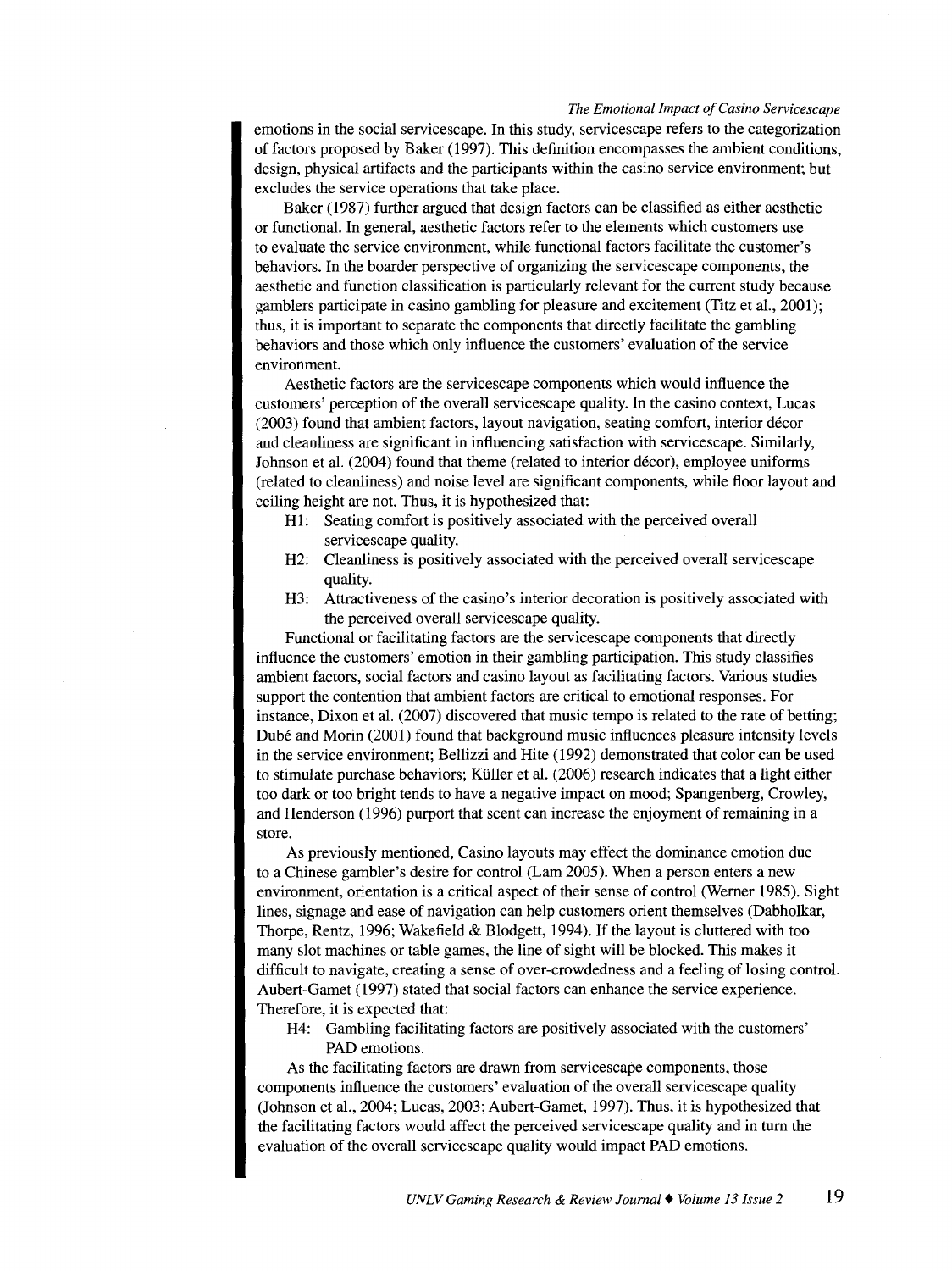- H5: Gambling facilitating factors are positively associated with perceived overall servicescape quality.
- H6: Perceived overall quality of the servicescape is positively associated with customers' PAD emotions.

The Mehrabian and Russell model (1974) also postulates that the level of emotional stimulation customers receive from the servicescape will determine either an approach

or avoidance response. Approach responses comprise positive behaviors such as the desire to stay, explore and affiliate. Conversely, avoidance responses are the opposite of approach responses. Casino gamblers participate in gambling for pleasure and excitement (Titz et al., 2001), and the level of arousal is associated with loyalty to the service provider as well as the ability to remain in a highly stimulating environment (Donovan & Rossiter, 1982). Extant literature also supports that overall servicescape quality affects approach/avoidance responses (Lucas, 2003; Wakefield & Blodgett, 1996). Therefore, it is postulated that:

*The level of emotional stimulation customers receive from the servicescape will determine either an approach or avoidance response.* 

- H7 : Perceived overall servicescape quality is positively associated with approach/ avoidance responses to the service environment.
- H7: Gambling facilitating factors are positively associated with approach/ avoidance responses to the service environment.

## **Methodology**

A structured questionnaire consisting of two sections was developed based on previous gaming literature. The first section explored the respondents' perceived gaming experience using a 7 -point Likert scale. Six dimensions, namely seating comfort, cleanliness, interior attractiveness, gambling facilitating factors, perceived overall quality and gambling experience, were developed based on findings from previous studies (Lucas, 2003; Wakefield & Blodgett, 1996) and local expert panel recommendations.

The last section gathered the respondents' socio-demographic data such as gender, age, and place of residence. Visit characteristics such as visit frequency, gambling amount and gambling outcome were also collected.

As the target population was Chinese table games gambling participants, the questionnaire was first developed in English and then translated into Chinese. The Chinese version was then back translated by a second translator to ensure accuracy. A pilot test was conducted with a group of Chinese gamblers to ensure clarity of instruction and question wordings.

The data were collected at a casino in Macau SAR. The casino is ranked among the top three in regards to the mass-market market share. A total of 270 Chinese gamblers were approached as they left the casino, of which 181 (67.0%) fit the research criteria, responded, and completed the questionnaire. Convenience sampling procedure was employed to minimize potential disruptions. After eliminating invalid responses, 158 completed questionnaires were used for the analysis.

#### **FINDINGS**

Most of the respondents were male (65.8%) and most were in the age groups of 36- 45 years old (37.3%) and 26-35 years old (31.0%), while 48.7% of the respondents were from Mainland China and 38.6% were from Hong Kong. The remaining respondents were from Macau (8.2%) and from Taiwan (2.5% ). Table 1 summarizes the demographic profile of the respondents.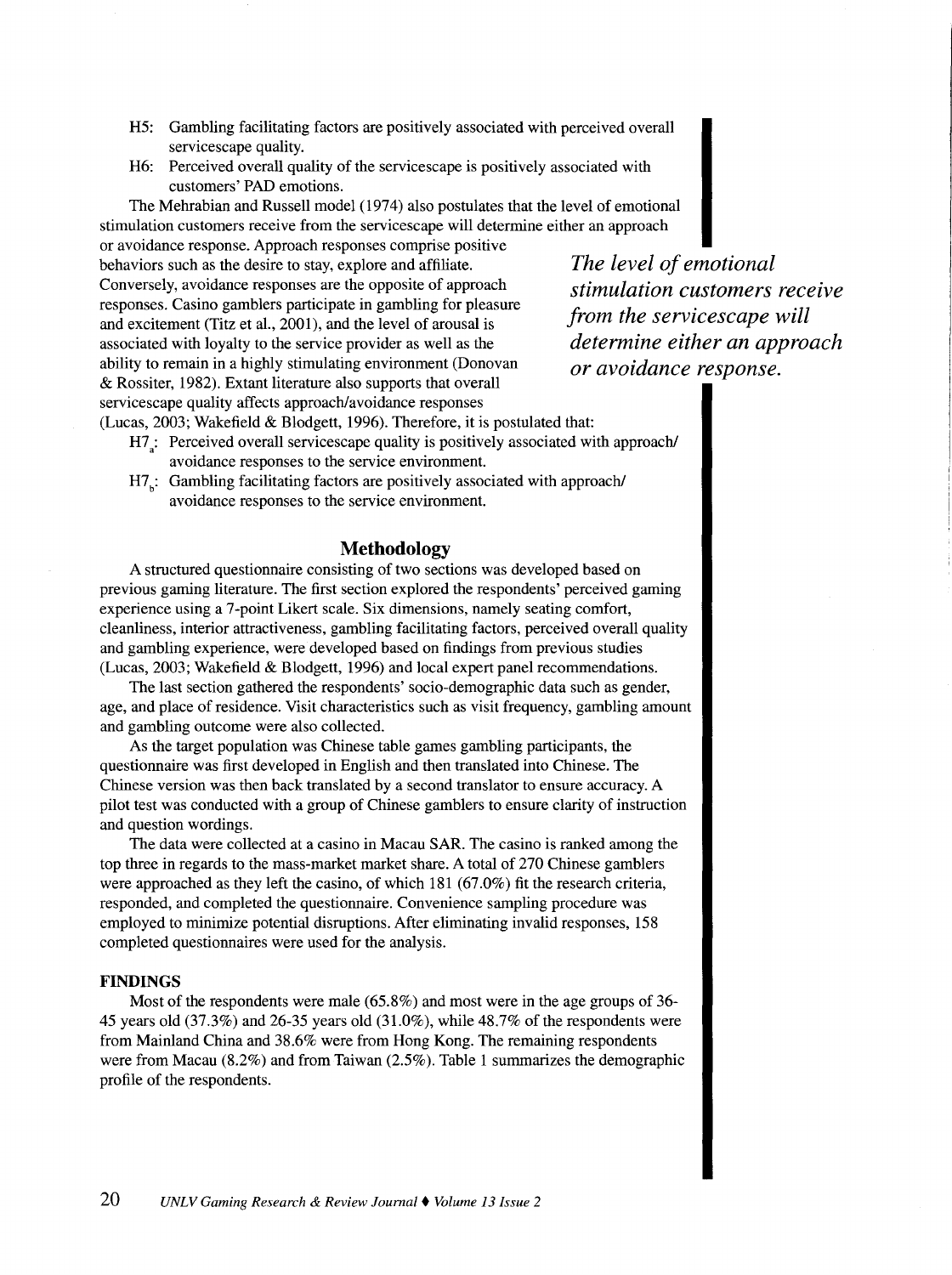| <b>Characteristics</b> | <b>Categories</b> | <b>Frequency</b> | $\mathscr{C}_0$ |
|------------------------|-------------------|------------------|-----------------|
| Gender                 | Male              | 104              | 65.8%           |
|                        | Female            | 54               | 34.2%           |
| Age                    | $18 - 25$         | 13               | 8.9%            |
|                        | $26 - 35$         | 77               | 31.0%           |
|                        | $36 - 45$         | 59               | 37.3%           |
|                        | $46 - 55$         | 22               | 13.9%           |
|                        | 56 and up         | 14               | 8.9%            |
| Place of residence     | Mainland China    | 77               | 48.7%           |
|                        | Hong Kong         | 61               | 38.6%           |
|                        | Macau             | 13               | 8.2%            |
|                        | Taiwan            | 4                | 2.5%            |
|                        | Others            | 3                | 1.9%            |

Table 1. Demographic profile  $(n = 158)$ 

Table 2 shows that the majority of respondents (81.0%) were revisiting patrons; 46.2% of the respondents reported that they have visited this casino 2 to 4 times. Regarding gambling amount during this visit, the largest group spent \*MOPl,OOO or below (35.4%), followed closely by MOP1,001 – 3,000 (30.4%), while 8.2% belong to the above MOP10,000 group. Most respondents (50.6%) broke-even in their betting at the end of this visit, while 34.8% won and 14.6% lost money. These percentage breakdowns are surprising , since casinos always possess a minimum house advantage ranging from 1% to 10%, by underpaying on bets (Taucer & Easley 2003), that is, offering house odds instead of true odds. No one has ever discovered a means of beating the house via a betting system (Kilby  $&$  Fox 1998), other than counting cards which is not possible in Macau since 100% of the blackjack tables use automatic reshuffling shoes. Therefore, the statistical outcomes indicate that some of these respondents misrepresented their gaming outcomes and/or a significant number of gaming losers refused to complete the survey.

| <b>Characteristics</b> | <b>Categories</b>               | <b>Frequency</b> | $(\%)$  |
|------------------------|---------------------------------|------------------|---------|
| Gambling amount        | $*\overline{MOP1,000}$ or below | 56               | 35.4%   |
| during this visit      | MOP1,001 to 3,000               | 48               | 30.4%   |
|                        | MOP3,001 to 6,000               | 22               | 13.9%   |
|                        | MOP6,001 to 10,000              | 19               | 12.0%   |
|                        | Above MOP10,000                 | 13               | 8.2%    |
| Number of visits       | 1st time                        | 30               | 19.0%   |
| tho this casino        | 2-4 times                       | 73               | 46.2%   |
|                        | 5-7 times                       | 30               | 19.0%   |
|                        | $8-10$ times                    | 15               | 9.5%    |
|                        | Over 10 times                   | 10               | $6.3\%$ |
| Gaming outcome for     | Lost                            | 23               | 14.6%   |
| this visit             | Broke-even                      | 80               | 50.6%   |
|                        | Won                             | 55               | 34.8%   |

#### **Table 2. Visit characteristics (n = 158)**

*\*USD 1.00* = *MOP8.01*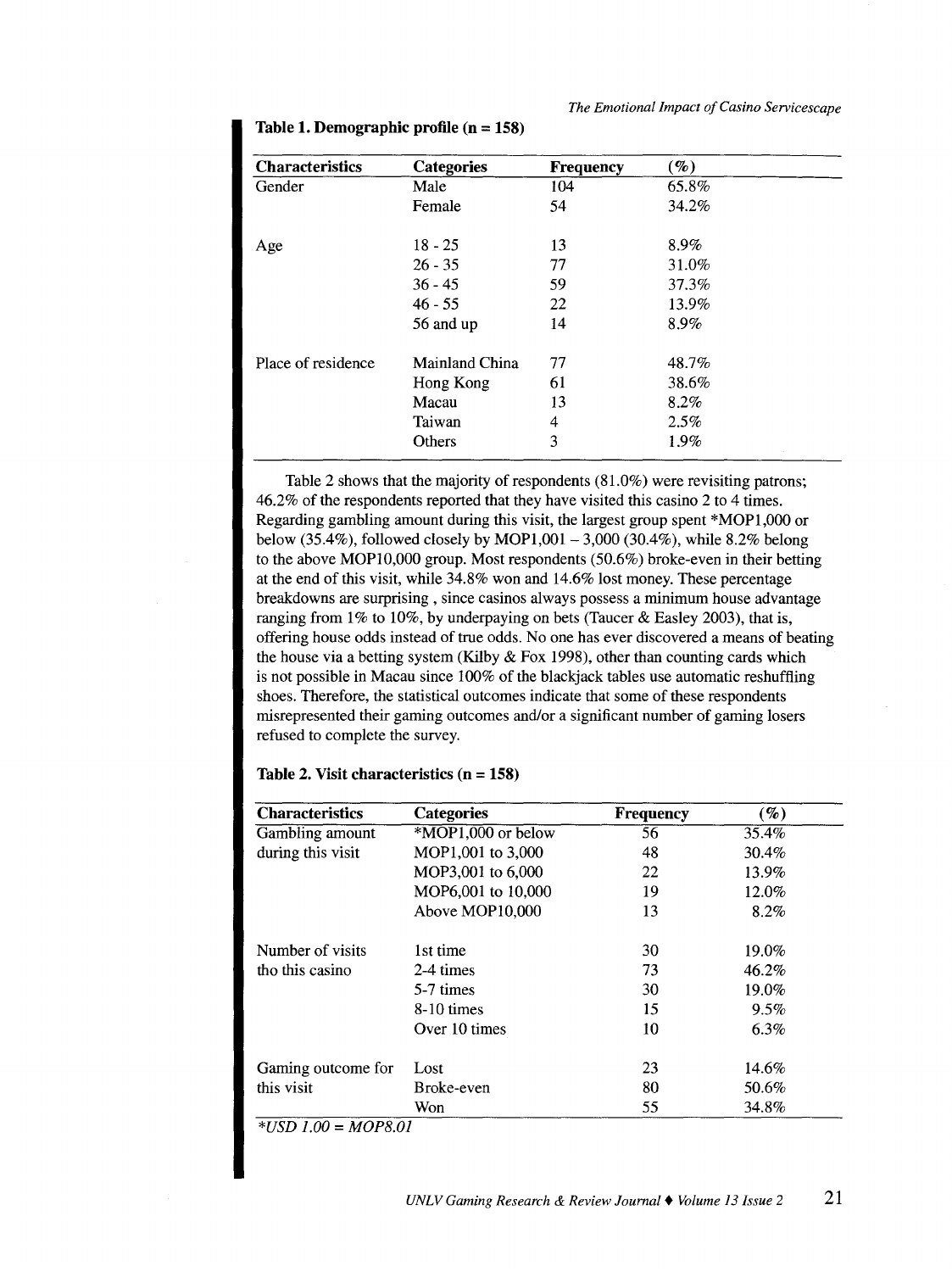Cronbach's alpha was determined for all the variables to test for internal consistency. Results summarized in Table 3 show that the alpha coefficients ranged from 0.71 to 0.74. The values are all higher than the 0.70 recommended value for accepting the reliability test for exploratory studies (Nunnally & Bernstein, 1994).

| <b>Variables</b>             | No. of Items | <b>Mean</b> | S.D. | Cronbach's $\infty$ |
|------------------------------|--------------|-------------|------|---------------------|
| Seating comfort              |              | 5.01        | 1.08 | 0.74                |
| <b>Cleanliness</b>           | 4            | 5.16        | 0.85 | 0.71                |
| Interior decoration          | 3            | 5.21        | 0.97 | 0.74                |
| <b>Gambling facilitators</b> | 10           | 5.05        | 0.63 | 0.72                |
| Servicescape overall quality | 3            | 4.98        | 0.78 | 0.71                |
| PAD emotions                 | 4            | 4.62        | 0.94 | 0.74                |
| Approach/avoidance responses | 2            | 4.16        | 1.32 | 0.71                |
|                              |              |             |      |                     |

| Table 3. Descriptive statistics and Cronbach's alpha coefficients $(n = 158)$ |  |  |
|-------------------------------------------------------------------------------|--|--|
|-------------------------------------------------------------------------------|--|--|

The model of relationships among seating comfort, cleanliness, interior decoration, gambling facilitating factors, perceived servicescape overall quality, PAD emotions and approach/avoidance responses were assessed by path analysis using the Amos 7.0 software package. The model has a significant chi-square statistic  $(\chi^2=8.55, df=7,$ p<0.29). The GFI and AGFI for the individual model was 0.99 and 0.94 respectively. The CFI was 0.99, NFI was 0.98 and RMSEA was 0.04. All six fit measures indicate a good model fit (Schumacker & Lomax, 2004; Browne & Cudeck, 1993) and show that the sample data fit the hypothesized model well.

*Figure 1.* Path analysis result



Path coefficient significant at  $p < 0.05$ .

Path coefficient significant at  $p \le 0.01$ .

\*\*\* Path coefficient significant at  $p < 0.001$ .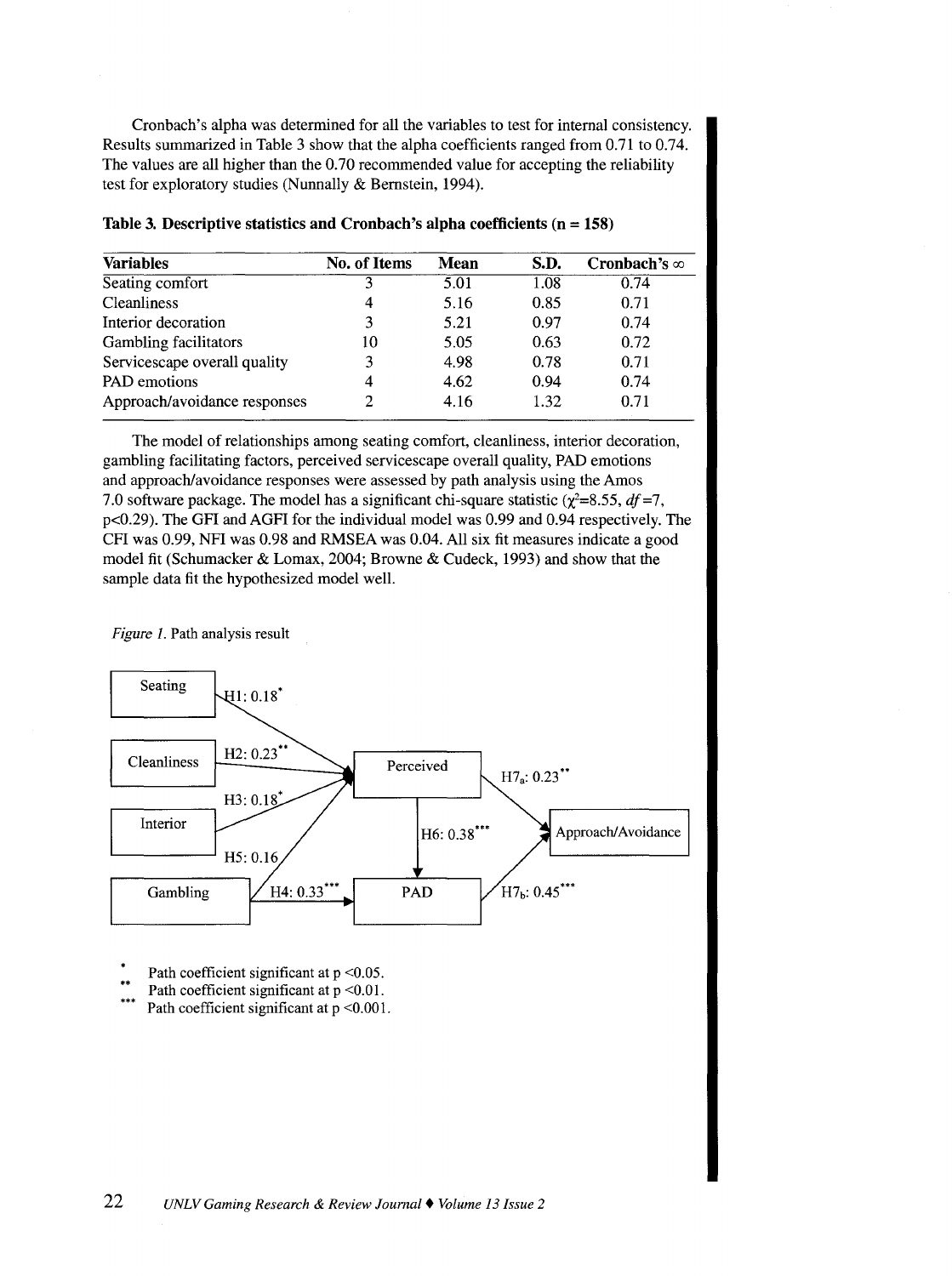Figure 1 shows the path analysis results for the specified model. The path coefficients show that seating comfort is positively associated with the perceived overall quality  $(r=0.18, p<0.05)$ , cleanliness is positively associated with the perceived overall quality  $(r=0.23, p<0.001)$  and interior decoration is positively associated with the perceived overall quality ( $r=0.18$ ,  $p<0.05$ ), thus providing support for H1, H2 and H3. Since the p value of the path coefficient between gambling facilitating factors and perceived overall quality exceeds 0.05, H5 is not supported. The data supports  $H4 \& H6$  which predict gambling facilitating factors and perceived overall quality are positively associated with emotional states of gambling  $(r=0.33, p<0.001$  and  $r=0.38, p<0.001$ ). Finally, the path coefficients indicate perceived overall quality and emotional states are positively associated with the approach/avoidance responses ( $r=0.23$ ,  $p<0.01$ ,  $r=0.45$ ,  $p<0.001$ ), thus supporting H7. Overall, the results provide statistical support for seven of the eight hypothesized relationships.

### **Discussions and Implications**

Two major findings emerged from this study; both extend our knowledge concerning the emotional impact of servicescape in the casino context. First, the path analysis supports the theoretical model presented in this study, further supporting the stimulusorganism-response model forwarded by Mehrabian and Russell (1974). The data analysis shows that the findings for the aesthetic factors are consistent with Lucas's (2003) study; namely that seating comfort, cleanliness and interior decoration significantly influence the customers' perception of the overall servicescape quality.

The second finding of interest demonstrates that while gambling facilitating factors, which consist of the ambient factors, social factors and casino layout, have significant impact on PAD emotions, they are not a significant component of the perceived overall servicescape quality. This contradicts previous research findings, where they were found to be significant determinants (Johnson et al., 2004; Lucas, 2003; Aubert-Gamet, 1997). One possible explanation is that those factors usually exist on a subconscious level and therefore customer awareness of them is low (Aubert-Gamet, 1997). Thus, they might not offer a significant contribution when they were asked to make a conscious rating of the service environment. An alternative explanation is cross-cultural differences. While this study was conducted in Macau, SAR China, all prior research indicating a direct relationship between gaming facilitating factors and perceived service quality was conducted in western cultures (Johnson et al., 2004; Lucas, 2003). High levels of servicescape are still a new phenomenon in China and thus, although appreciated, are not necessarily expected. In the west, high levels of servicescape have been the norm for decades and are thus expected as well as more likely to directly affect one's view of

*Besides inducing the pleasure emotion in customers, it is also important to include arousal and dominance emotions when designing and managing the*<br>*casino servicescape.*  perceived service quality. This study indicates that the ability to manage factors that influence a customer's emotion can prolong gaming engagements. The data from this study also demonstrates that positive PAD emotions lead to approach behaviors (rather than avoidance). Previous studies (Lucas, 2003; Mayer et al., 1998) have concentrated on advocating managing servicescape factors that enhance customer satisfaction. However, feeling satisfied is just a component of the pleasure emotion (Mehrabian and Russell, 1974). The current study shows that besides inducing the pleasure emotion in customers, it is also important to include arousal

and dominance emotions when designing and managing the casino servicescape. It is important for casino operators to design facilities that can make a customer feel satisfied, excited, and in control. Casino operators might try to enhance excitement and a sense of control by adjusting the level of crowdedness through floor layout and segmented space (Friedman 2000).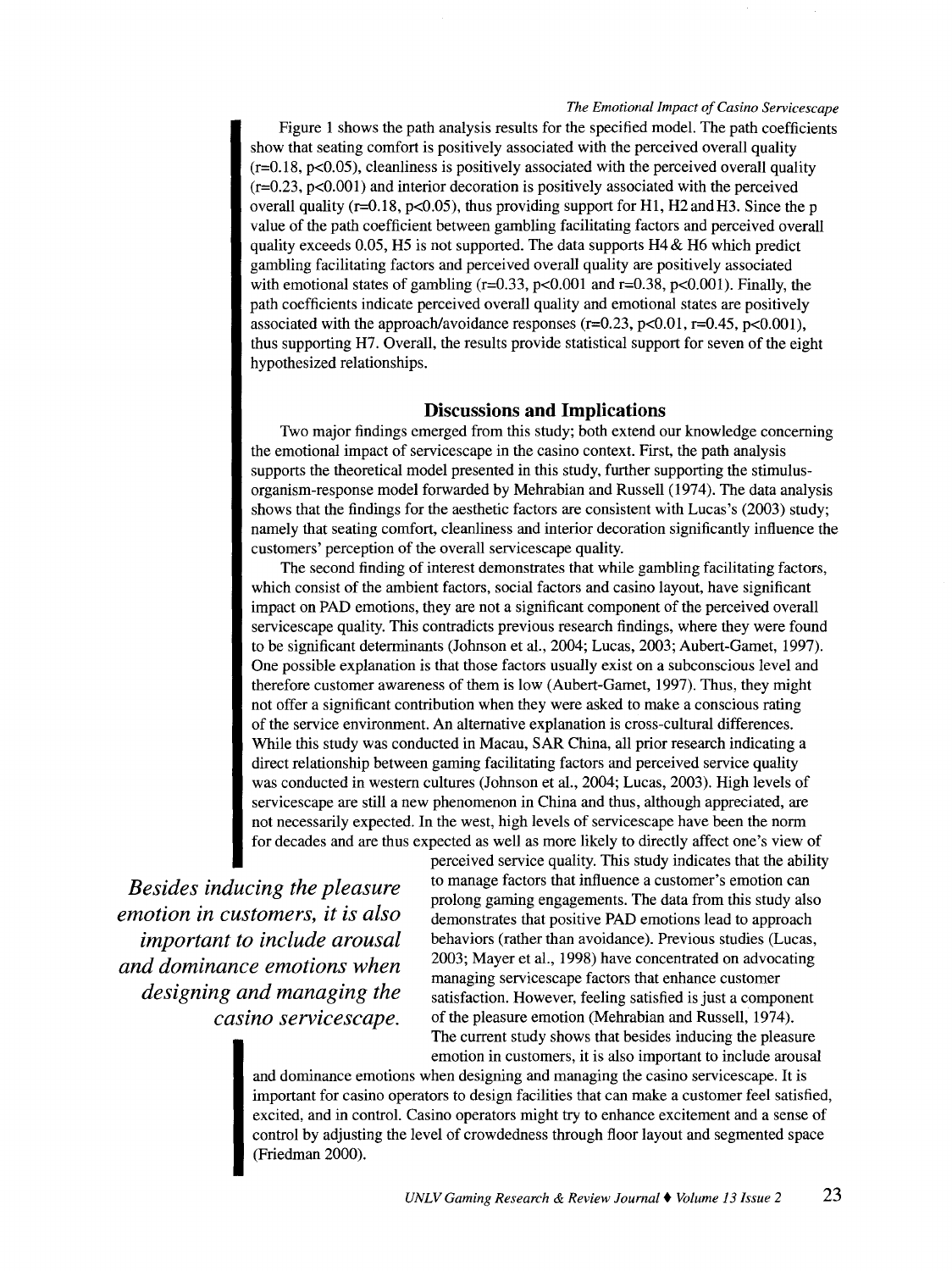## **Limitations and Future Studies**

As with any exploratory study, several limitations should be recognized. One of the limitations of this study is the relatively small sample size and the use of convenience sampling. The chosen sample included only ethnic Chinese gamblers from one casino in Macau. Therefore, the results might not be representative across other casinos or other gaming jurisdictions. Additionally, as noted in the visit characteristics section, most of the respondents were repeat patrons and also reported that they either broke-even or won in their betting during this visit, which might lead to a positive bias.

The study did not distinguish the mass market Chinese gamblers by their place of residence. Due to cultural and historical background, Chinese from Hong Kong and Macau might differ from their Mainland China and Taiwan counterparts in their preferences. As the current study focuses on table game players, factors involved might be different for slot players. Last, the current study only explored the effects on the experiential components (pleasure, arousal and dominance emotion) of gambling as a whole and the approach/avoidance responses. Therefore, future studies should expand the investigation to the impact of servicescape on individual PAD emotions as well as examine the subcomponents of the gambling facilitating factors impact on duration of stay and gambling amounts. Another future improvement would be to collect a larger sample size from multiple casinos and from different player types to improve the generalizability of the findings.

#### **References**

- American Gaming Association. (2008). *Top 20 U.S. casino markets by annual revenue.* Retrieved July, 2008 from http://www.americangaming.org/Industry/factsheets/statistics\_detail.cfv?id4
- Aubert-Gamet, V. (1997). Twisting servicescapes: Diversion of the physical environment in areappropriation process. *International Journal of Service Industry Management*, 8(1), 26-41.
- Baker, J. (1987). The role of the environment in marketing services: The consumer perspective. In Cepeil, J., Congram, C. & Shanahan, J. (Eds.), *The services challenge: Integrating for competitive advantage* (pp. 79-84). Chicago: American Marketing Association.
- Bellizzi, J. A., & Hite, R. E. (1992). Environment color, consumer feelings, and purchase likelihood. *Psychology and Marketing,* 9(5), 347-363.
- Bitner, M. J. (1992). Servicescapes: The impact of physical surroundings on customers and employees. *Journal of Marketing, 56,* 57-71.
- Booms, B. H., & Bitner, M. J. (1982). Marketing services by managing the environment. *Cornell Hotel* & *Restaurant Administration Quarterly,* 23(May), 35-39.
- Browne, M. W., & Cudeck, R. (1993). Alternative ways of assessing model fit. In Bollen, K.A. & Long, J. S. (Eds.) *Testing structural equation models* (pp. 136-162). Newbury Park, CA: Sage.
- Dabholkar, P. A., Thorpe, D. I., & Rentz, J. 0. (1996) A measure of service quality for retail stores: Scale development and validation. *Journal of the Academy of Marketing Science,* 24(1), 3-16.
- Dixon, L., Trigg, R., & Griffiths, M. (2007). An empirical investigation of music and gambling behaviour. *International Gambling Studies,* 7(3), 315-326.
- Donovan, R. J., & Rossiter, J. R., (1982) Store atmosphere: An environmental psychology approach. *Journal of Retailing,* 58(Spring), 34-57.
- Dubé, L., & Morin, S. (2001). Background music pleasure and store evaluation intensity effects and psychological mechanisms. *Journal of Business Research,* 54(2), 107- 113.
- Foxall, G., & Greenlay, E. (1999). Consumers' emotional responses to service environments. *Journal of Business Research,* 46(2), 149-158.
- Friedman, B. (2000). *Designing casinos to dominate the competition: The Friedman international standards of casino design.* Reno: Institute for the Study of Gambling and Commercial Gaming.
- Johnson, L., Mayer, K., & Champaner, E. (2004). Casino atmospherics from a customer's perspective: Are-examination. *UNLV Gaming Research* & *Review Journal,* 8(2), 1-10.
- Kilby, J., & Fox, J. (1998). *Casino operations management.* New York: John Wiley & Sons, Inc. Kotler, P. (1973). Atmospherics as a marketing tool. *Journal of Retailing,* 49(4), 48-64.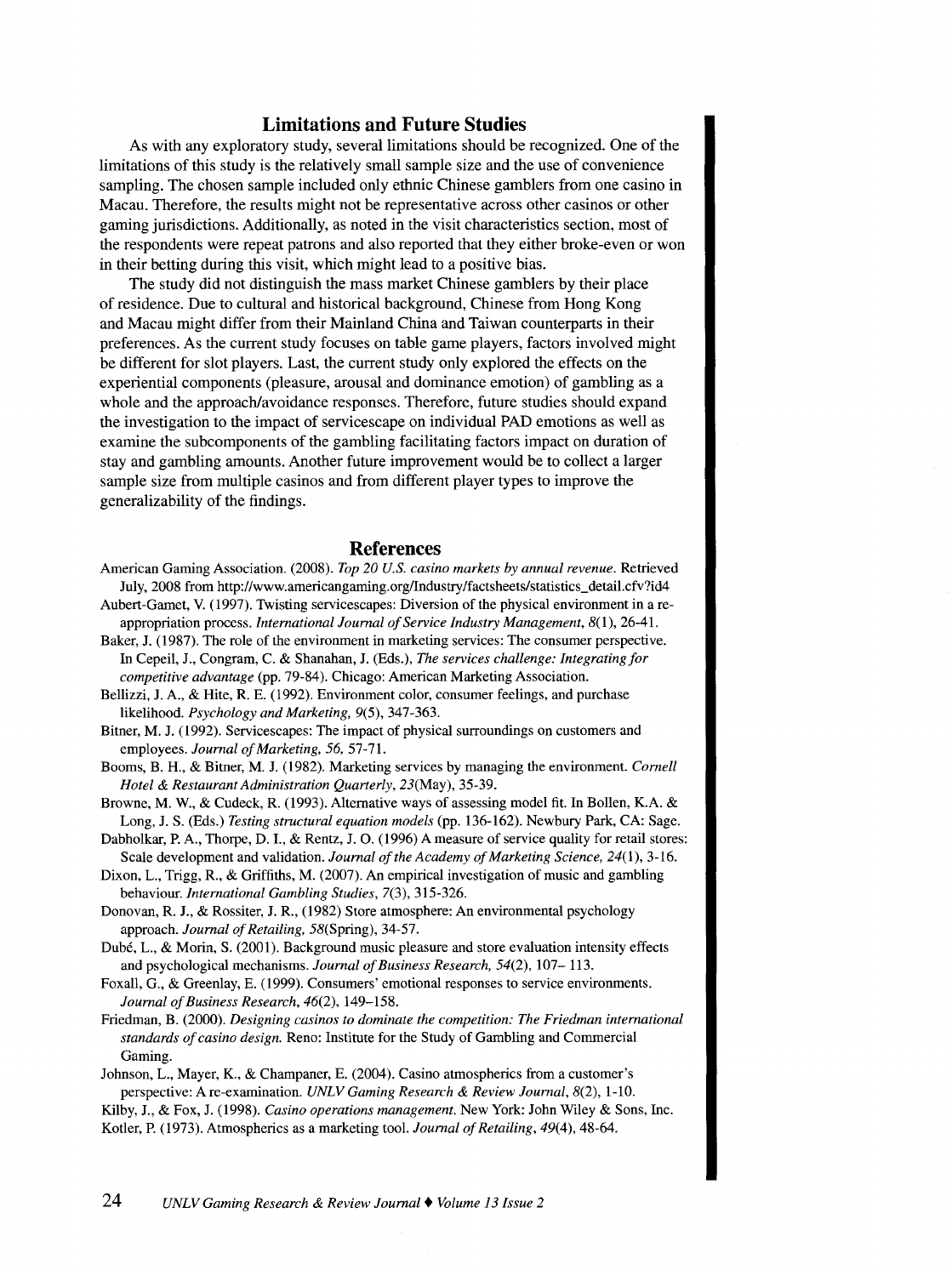- Kiiller, R., Ballal, S. Laike, T., Mikellides, B., & Tonello, G. (2006). The impact of light and colour on psychological mood: A cross-cultural study of indoor work environments. *Ergonomics,*  49(14), 1496-1507.
- Lam, D. (2005). Slot or table? A Chinese perspective. *UNLV Gaming Research* & *Review Journal,*  9(2), 69-72.
- Lucas, A. F. (2003). The determinants and effects of slot servicescape satisfaction in a Las Vegas hotel casino. *UNLV Gaming Research* & *Review Journal,* 7(1), 1-19.
- Macau Gaming Inspection and Coordination Bureau. (2008). *Statistics (2007).* Retrieved July, 2008 from http://www.dicj.gov.mo/EN/Estat/DadosEstat/2008/estat.htm#n1
- Mayer, K., & Johnson, L. (2003). A customer- based assessment of casino atmospherics. *UNLV Gaming Research* & *Review Journal,* 7(1 ), 21-31.
- Mayer, K., Johnson, L., Hu, C., & Chen, S. (1998). Gaming customer satisfaction: An exploratory study. *Journal of Travel Research,* 7(Fall), 178-183.
- Marmurek, H. H. C., Finlay, K., Kanetkar, V., & Londerville, J. (2007). The influence of music on estimates of at-risk gambling intentions: An analysis by casino design. *International Gambling Studies,* 7(1), 113-122.
- Mehrabian, A., & Russell, J. A. (1974). The basic emotional impact of environments. *Perceptual and Motor Skills, 38,* 283-301.

Nunnally, J. C., & Bernstein, I. H. (1994). *Psychometric theory* (3<sup>rd</sup> ed.). New York: McGraw-Hill.

- Schumacker, R. E., & Lomax R. G. (1996). *A beginner's guide to structural equation modeling.*  Hillsdale, NJ: Erlbaum.
- Spangenberg, E. R., Crowley, A. E., & Henderson, P. W. (1996). Improving the store environment: Do olfactory cues affect evaluations and behaviors? *Journal of Marketing,* 60(April), 67-80.
- Taucer, V., & Easley, S. (2003). *Table games management.* Las Vegas, NV: Casino Creations.
- Titz, K., Andrus, D., & Miller, J. (2001). Hedonistic differences between mechanical game players and table game players: An exploratory investigation on the road to a comprehensive theory for gambling. *UNLV Gaming Research* & *Review Journal,* 6(1), 23-32.
- Tombs, A., & McColl-Kennedy, J. R. (2003) Social-servicescape conceptual model. *Marketing Theory,* 3(4), 447-475.
- Turley, L. W., & Milliman R. E. (2000). Atmospheric effects on shopping behavior: a review of the experimental evidence. *Journal of Business Research,* 49(2), 193-211.
- Wakefield, K. L., & Blodgett, J. G. (1994). The importance of servicescapes in leisure service settings. *Journal of Services Marketing,* 5(3), 66-76.
- Wakefield, K. L., & Blodgett, J. G. (1996). The effect of servicescape on customers' behavioral intentions in leisure service settings. *Journal of Services Marketing,* 10(6), 45-61.
- Wener, R. E. (1985). The environmental psychology of service encounters. In Czepiel, J., Solomon, M., & Suprenant, C. (Eds.). *The service encounter* (pp. 101-112). Lexington, MA: Lexington Books.
- Westbrook, R. A. (1981). Sources of consumer satisfaction with retail outlets. *Journal of Retailing,*  57(3), 68-85.

Article submitted: 11/10/08 Sent to peer review: 12/17/08 Reviewer comments sent to author: 2/20/09 Author's revised version received: 3/13/09 Accepted for publication: 4/29/09